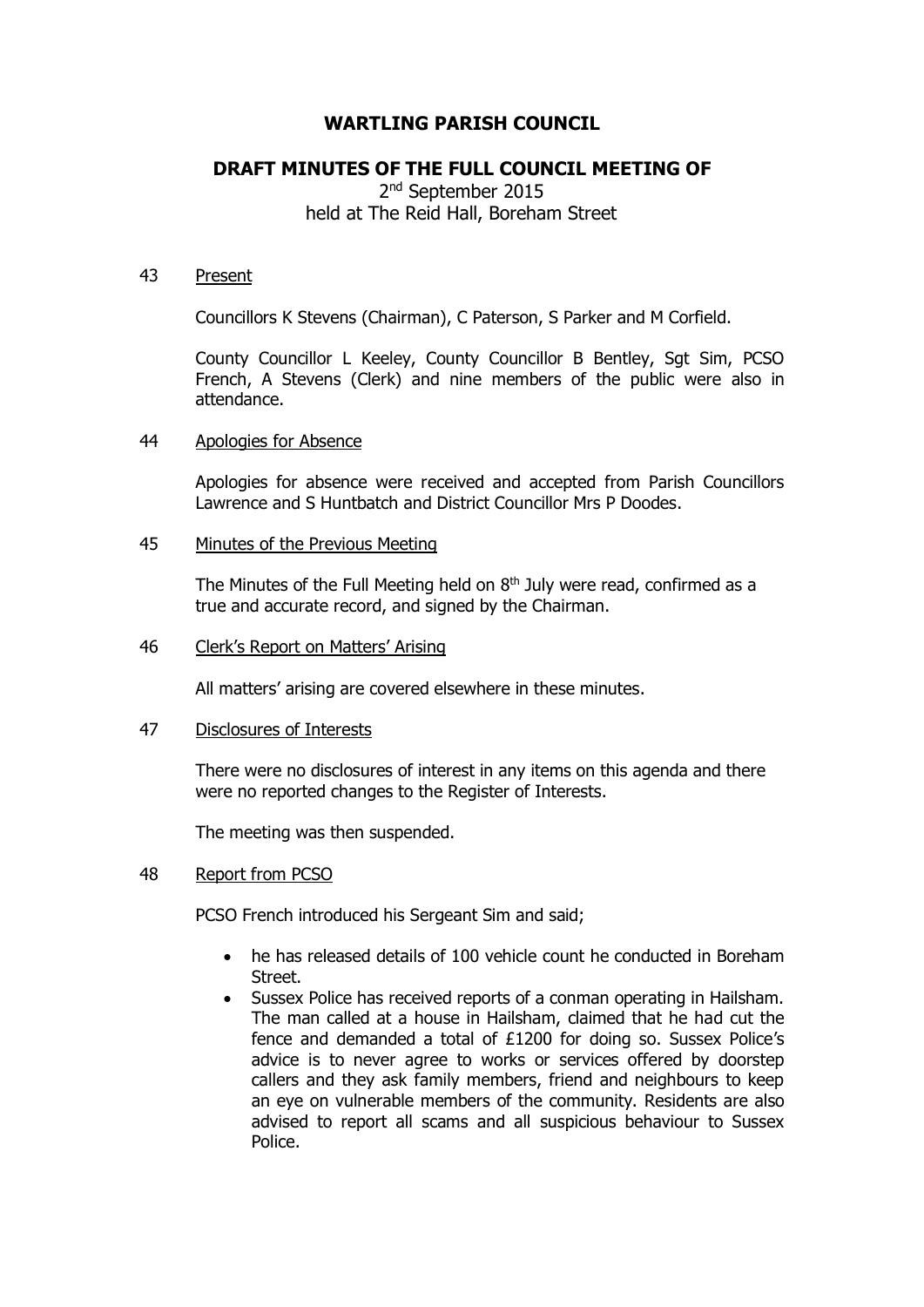Residents complained that parking at the junction of Boreham Lane and Boreham Street is dangerous to other road users. PCSO French will take this up with the owners of the offending vehicles.

The Chairman thanked Sgt Sim and PCSO French for attending the meeting. They then left to carry out duties elsewhere.

### 49 Reports from District and County Councillors.

County Councillor L Keeley said;

- he attended a meeting with the Police and Crime Commissioner about the latest cuts in police funding. Parish Councils are to be asked to fund PCSO/Wardens in the future.
- he has met the Highways Steward from East Sussex County Council and shown him outstanding issues in the parish.

County Councillor B Bentley reported;

- ESCC is holding a consultation about Learning Disability Services.
- ESCC is promoting a Good Neighbour Scheme in rural areas. Full details of the scheme are available on [www.eastsussex.gov.uk.](http://www.eastsussex.gov.uk/)
- he has been asked by the Local Government Association to be the Community Wellbeing Portfolio Holder. He started the role on 1<sup>st</sup> September.

### 50 Questions from Members of the Public

Mrs Jones complained that a new sign blocks the gate at a public footpath in Jenner's Lane.

Mrs Dalgleish complained that the speed limit in Wood Lane is still 60mph. The Chairman explained that it is likely to remain 60mph because there is no accident rate there.

The meeting was then re-opened.

### 51 Reports

- a) Planning Councillor Stevens reported that the access track to Dragonfly Fields can been resurfaced under permitted development rights and planning permission is not required.
- b) Environment North

There was nothing new to report on this occasion.

c) Footpaths

There was nothing new to report of this occasion.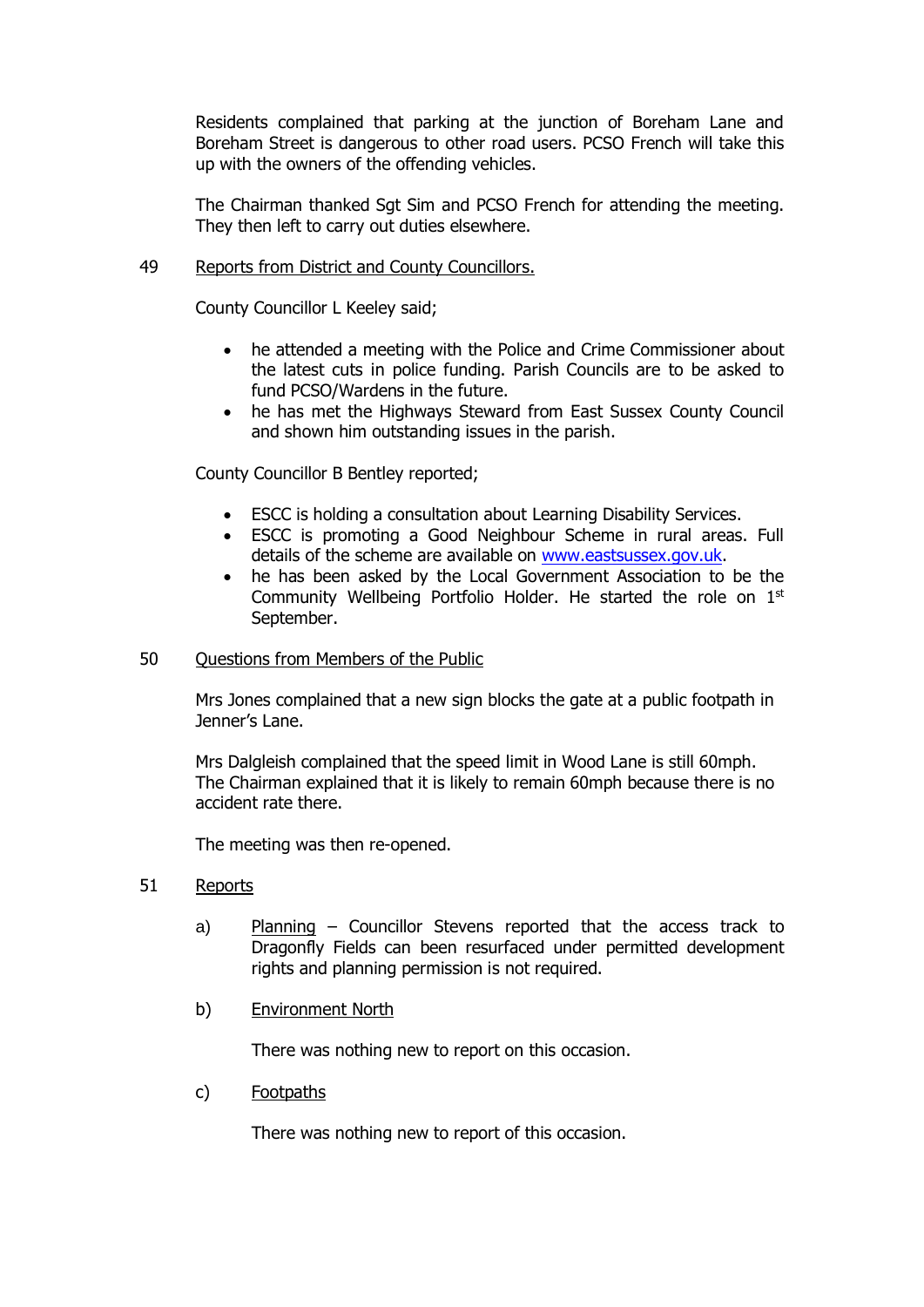### d) Environment South

There was nothing new to report on this occasion.

#### e) Highways

There was nothing new to report on this occasion.

f) Police

This was covered under the report from the PCSO.

### g) Communication

Residents still receive regular emails updating them on village activities and Parish Council Meetings.

g) Speedwatch

The Speedwatch Team is operating in the parish in September and will report back at the next meeting.

h) Trees

There was nothing new to report on this occasion.

### 52 Reports from Outside Meetings and Courses

Councillor Parker attended the latest Reid Hall Committee Meeting and said there is to be a coffee morning in aid of MacMillan Cancer Support in memory to Mrs Caroline Payne-Rippengal on 29<sup>th</sup> September at 10.30am.

It was also noted the hall now has Wifi.

### 53 Broadband Update

The ESCC Scheme is ahead of schedule and ESCC has been awarded an additional £6m to improve broadband in weaker areas.

#### 54 Procedure Adoption

The following procedures were adopted;

- Dealing with enquiries.
- Document receipt, circulation and response handling.
- Employees Code of Conduct.
- Filming at Meetings.

### 55 Finance Update

Councillors read and approved the accounts to 31<sup>st</sup> July 2015. The Parish Council has passed its Internal and External Audits for the financial year